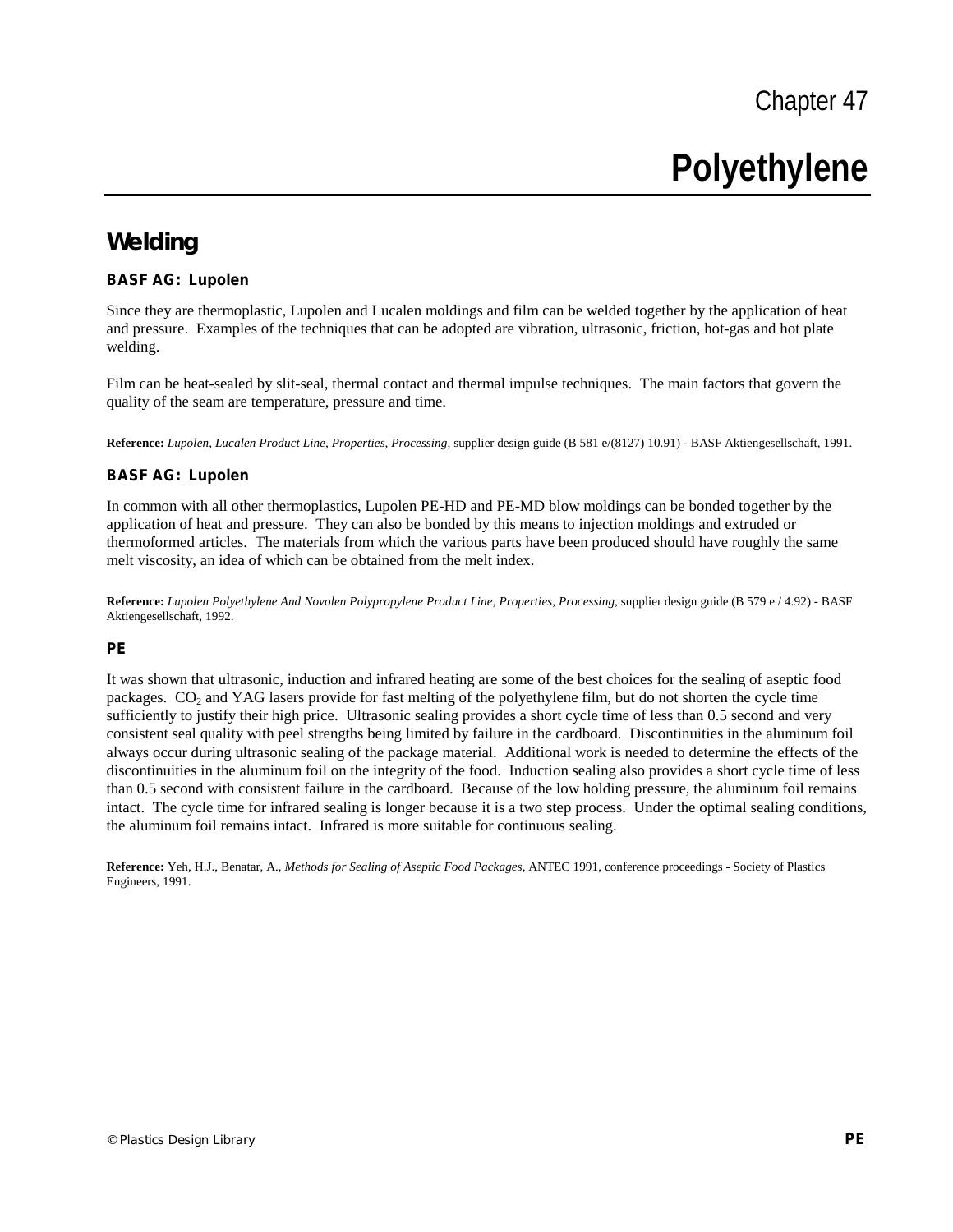# **Ultrasonic Welding**

## **BASF AG: Lupolen**

Ultrasonic welding of polyethylene is restricted to the near field. High-frequency techniques are inapplicable, since they do not allow polyethylene to be heated to the requisite temperature. This is because the energy requirements in the highfrequency field are given by the product of the dielectric constant and the dissipation factor tan delta, and this product is very low for polyethylene.

**Reference:** *Lupolen Polyethylene And Novolen Polypropylene Product Line, Properties, Processing,* supplier design guide (B 579 e / 4.92) - BASF Aktiengesellschaft, 1992.

**DuPont Canada: Zemid** (applications: cold weather; features: homogeneous; filler: mineral)

Parts made of Zemid resins can be sonically welded, resulting in good bond strength. Lab tests have demonstrated that the bond strength has exceeded the shear strength, under the following conditions:

| Amplitude | 0.008 cm $(0.003 \text{ in})$ @ 20 kHz |
|-----------|----------------------------------------|
| Time      | $0.4 \text{ sec}$                      |
| Energy    | 300 J                                  |
| Pressure  | $0.14 \text{ MPa} (20 \text{ psi})$    |

**Reference:** *Zemid Product Information Guide,* supplier marketing literature (H-07490) - DuPont Canada, 1990.

#### **PE** (features: 5.8 mm thick)

Most olefin fibers, woven and non-woven have good ultrasonic welding characteristics.

**Reference:** *Ultrasonic Sealing and Slitting of Synthetic Fabrics,* supplier technical report - Sonic & Materials, Inc.

# **Infrared Welding**

## **PE**

Infrared welding of polyethylene pipes with a tubular radiant heater was successfully conducted. With only nine seconds of heating time, a weld strength and elongation close to the parent material was achieved. Although the weld strengths were close to the parent material over the wide range of parameters used, there were some brittle failures at very low and high heating levels due to underheating and overheating of the part surface. Weld strength should be evaluated with elongation; weld strength alone did not indicate the quality of the weld. Elongation varied with different welding parameters. It reached its peak at 9 seconds heating time, 7 mm heating distance and 334 N forging force (2.7 mm bead size). Any longer heating time, shorter heating distance, and higher force (larger than 2.7 mm bead size) beyond this condition did not improve the elongation. Weld bead size can be a good indicator for heating level because it is very dependent on heating time and heating distance.

**Reference:** Yeh, H.J., *Infrared Welding of Polyethylene Pipes Using Radiant Heater,* ANTEC 1996, conference proceedings - Society of Plastics Engineers, 1996.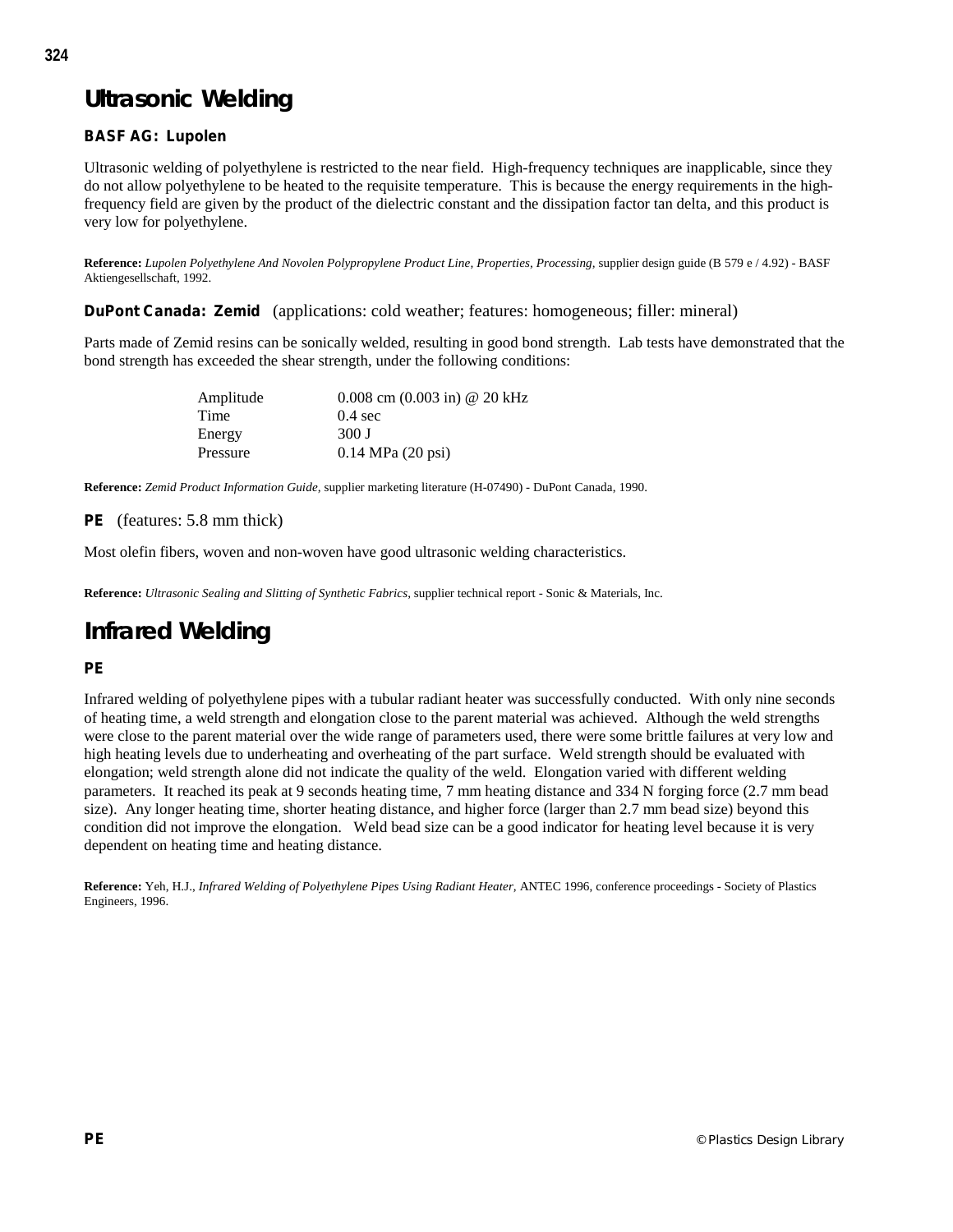# **Laser Welding**

## **PE**

Low power  $CO_2$  lasers have the capability of joining thin (<0.2 mm) plastic sheets in lap and cut/ seal configurations at high speeds (50 m/min). Applications could include high speed packaging where a non-contact, flexible, computer controlled system would have advantages over ultrasonic, dielectric and heat sealing techniques. The Nd:YAG lasers, with lower absorption capabilities of the shorter wavelength, have potential to be applied to joining plastics in the thickness range of 0.2-2.0 mm in lap and butt joint configurations. Benefits include low distortion and low general heat input. Differences in the melting of the plastic materials and the effect of pigmentation with Nd:YAG lasers have been noted and must be examined further.

| Material |            | <b>Laser Conditions</b> |                 |        | <b>Tensile Properties</b> |        |         |
|----------|------------|-------------------------|-----------------|--------|---------------------------|--------|---------|
| Type     | Thickness, | Joint                   | Type            | Power. | Speed,                    | $%$ of | Failure |
|          | mm         | type                    |                 | W      | m/min                     | parent | mode    |
| PE       | 0.1        | lap                     | CO <sub>2</sub> | 100    | 16.5                      | >100   | parent  |
| PE       | 0.1        | lap                     | CO <sub>2</sub> | 200    | 36                        |        |         |
| PE       | 0.1        | lap                     | CO <sub>2</sub> | 300    | 50                        |        |         |
| PE       | 0.1        | cut/seal                | CO <sub>2</sub> | 100    | 5.7                       | 94     | weld    |
| PE       | 0.5        | lap                     | Nd:YAG          | 80     | 0.1                       | 68     | weld    |

**Table 47.1:** Summary of laser welding conditions and tensile properties for polyethylene joints.

**Reference:** Jones, I.A., Taylor, N.S., *High Speed Welding of Plastics Using Lasers,* ANTEC 1994, conference proceedings - Society of Plastics Engineers, 1994.

## **Mechanical Fastening**

#### **BASF AG: Lupolen**

If the necessary holes are drilled, Lupolen parts can be joined together by self-tapping screws. If the connections have to be loosened very often, preference should be given to threaded metal inserts, which can be firmly bonded to the Lupolen part by various means, e.g. encapsulation by molding, countersinking by force or ultrasonic techniques.

By virtue of their flexibility, Lupolen and Lucalen moldings can be firmly joined together by means of projections, beads, or hooks that fit into corresponding recesses. The size of the retaining angle, which may vary between 15 and 90°, determines whether the connections are permanent or can be easily loosened.

**Reference:** *Lupolen, Lucalen Product Line, Properties, Processing,* supplier design guide (B 581 e/(8127) 10.91) - BASF Aktiengesellschaft, 1991.